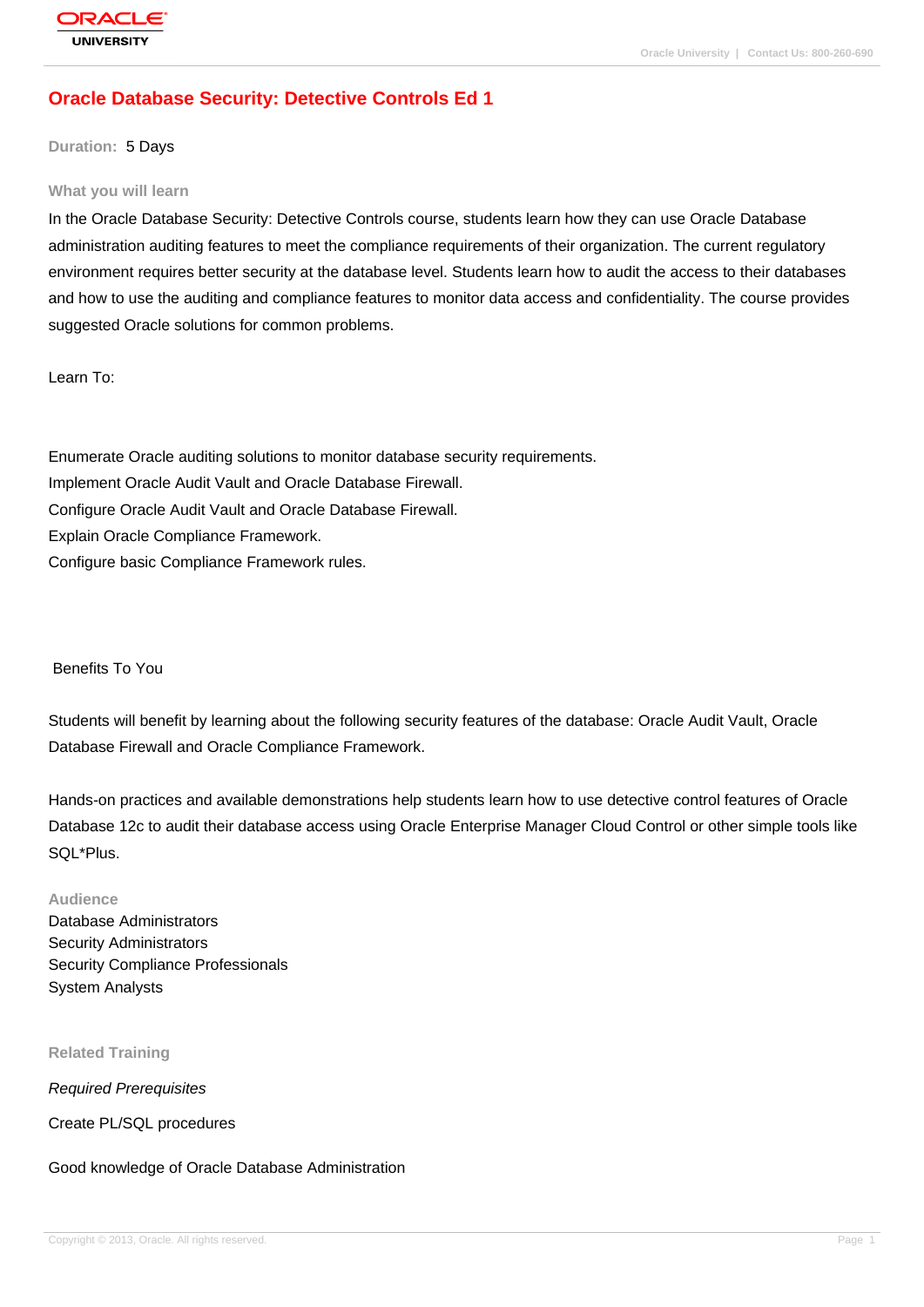Good understanding of SQL

Introduction to Oracle Database Security Ed 1

Suggested Prerequisites Create and manage database users, roles, and privilege Oracle Database 12c R2: Administration Workshop Ed 3 NEW Oracle Database 12c: Administration Workshop Ed 2 Oracle Database: Develop PL/SQL Program Units Oracle Database: Develop PL/SQL Program Units Ed 2

**Course Objectives**

Enumerate Oracle auditing solutions to monitor database security requirements

Implement Oracle Audit Vault and Database Firewall

Configure Oracle Audit Vault and Database Firewall

Explain Oracle Compliance Framework

Configure basic Compliance Framework rules

**Course Topics**

**Introduction** Course Objectives and Schedule Course Practices and Additional Information

**Using Unified Audit**

Auditing Overview Unified Audit Management Specific Audit Situations

**Using Fine-Grained Audit** Comparison with Unified Auditing **Overview** FGA Implementation

#### **Introduction to Oracle Audit Vault and Database Firewall (AVDF)**

Oracle Audit Vault and Database Firewall Features Oracle Audit Vault and Database Firewall Components Oracle Audit Vault and Database Firewall Architecture Supported Secured Targets Integrating Oracle AVDF with Third-party Products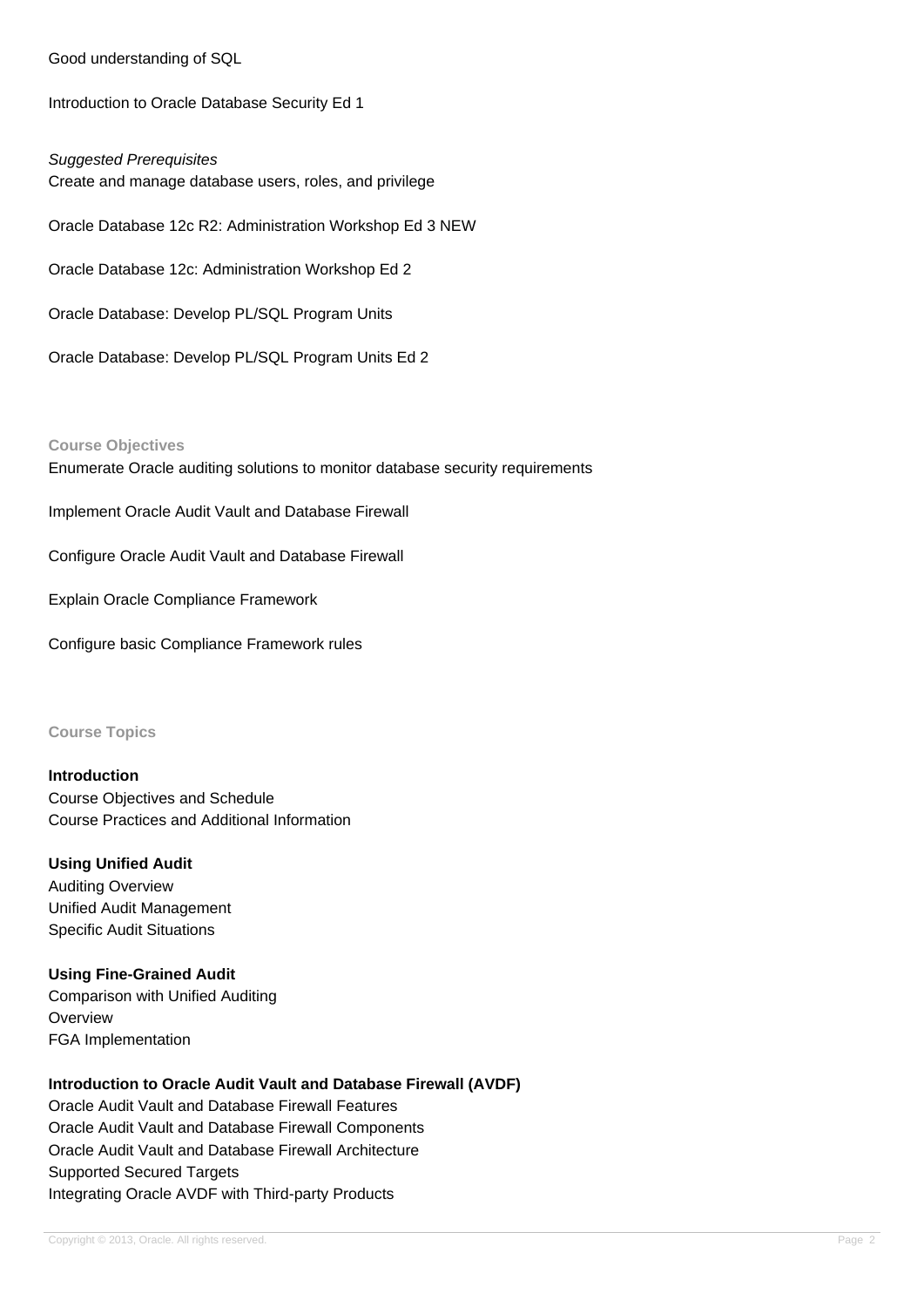Oracle AVDF Administrator Tasks Oracle AVDF Auditor Tasks

## **Planning the Oracle Audit Vault and Database Firewall Implementation**

Evaluating Oracle AVDF Configuration Requirements Configuring Oracle AVDF and Deploying the Audit Vault Agent Configuring Oracle AVDF and Deploying the Database Firewall

### **Installing the Audit Vault Server**

Requirements for Installation of Oracle AVDF Network Interface Card Requirements Installing an Audit Vault Server Performing Audit Vault Server Post-Installation Tasks

### **Configuring the Audit Vault Server**

Specifying the Server Date and Time Setting or Changing the Audit Vault Server Network Settings Configuring or Changing the Audit Vault Server Service Configuring the Audit Vault Server Syslog Destinations Defining Datafile Archiving Locations Creating Archiving Policies Configuring the Email Notification Service Configuring Administrative Accounts for the Audit Vault Server

## **Configuring Oracle AVDF and Deploying the Audit Vault Agent**

Understanding Network Requirements for AV Server and AV Agent Registering Hosts in the Audit Vault Server Deploying and Activating the Audit Vault Agent on Host Computers Registering the Audit Vault Agent as a Windows Service Creating User Accounts for Oracle AVDF Registering Secured Targets Configuring Audit Trails for Secured Targets Configuring Stored Procedure Auditing

#### **Networking and Oracle AVDF**

Overview of the OSI 7-level Network Model Overview of IPv4 Addressing and Routing Overview of MAC Addressing Overview of Virtual LANs (VLANs) Overview of Spanning Tree Protocol (STP) Oracle AVDF Deployment Models (inline, out of band, and proxy) Best Practices for Database Policy Enforcement (DPE) and Database Activity Monitoring (DAM) Modes

#### **Installing a Database Firewall**

Requirements for Installation of a Database Firewall Network Interface Card (NIC) Requirements Installing a Database Firewall Performing Database Firewall Post-Installation Tasks

# **Configuring Oracle AVDF and Deploying Database Firewall**

Configuring Basic Settings for Database Firewall Configuring a Database Firewall on Your Network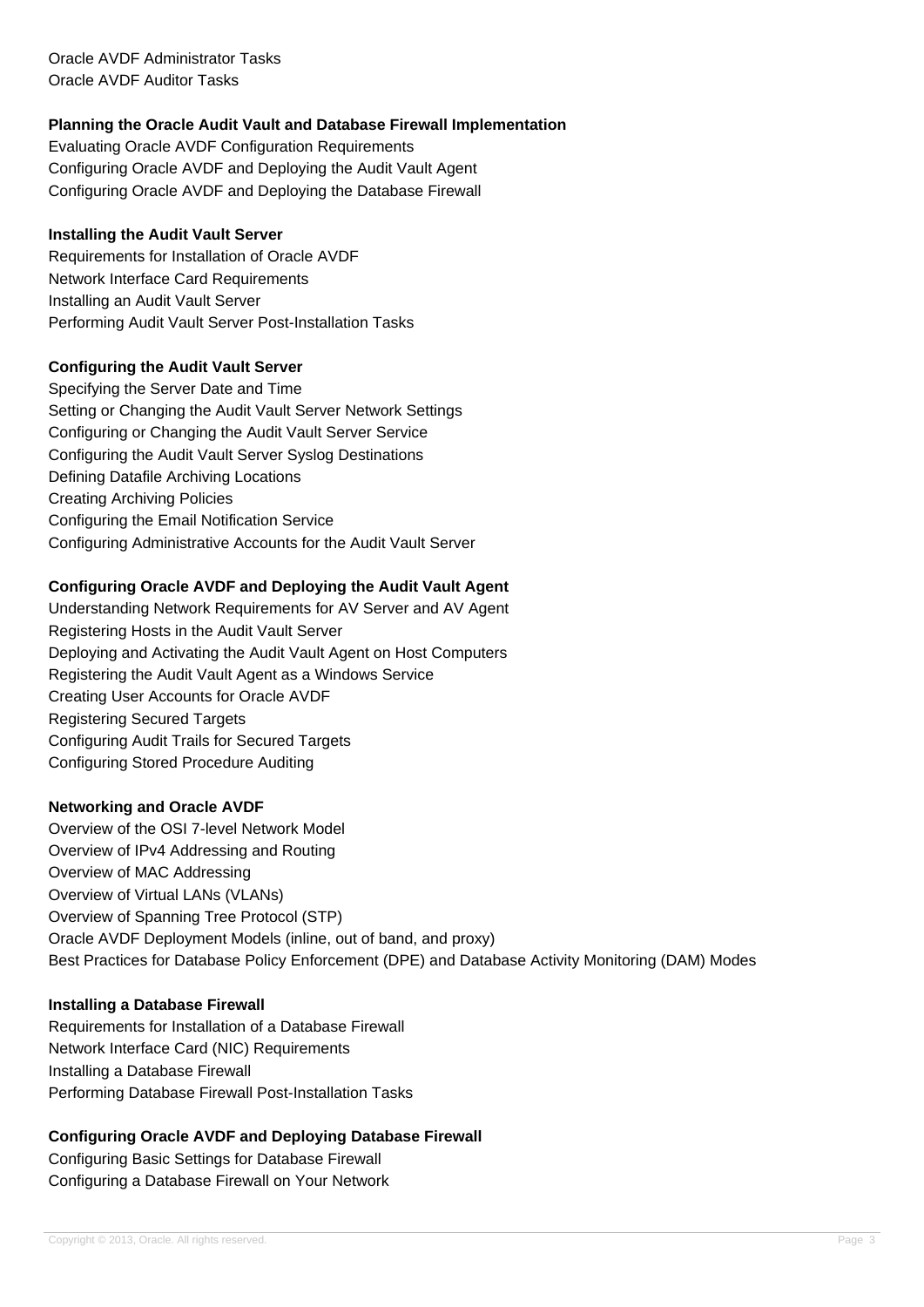Associating a Database Firewall with the Audit Vault Server Registering Secured Targets Configuring Enforcement Points Configuring and Using Database Interrogation Configuring and Using Database Response Monitoring

## **Using Host Monitoring**

Overview of Host Monitoring Installing and Enabling Host Monitoring Checking the Status of the Host Monitor Stopping the Host Monitor

## **Configuring High Availability**

Overview of Oracle AVDF High Availability Architecture (resilient pairs) Configuring a Resilient Pair of Audit Vault Servers Configuring a Resilient Pair of Database Firewalls

## **Creating Custom Collection Plug-ins**

Overview of Audit Collection Plug-ins General Procedure for Writing Audit Collection Plug-ins Setting Up Your Development Environment (downloading the SDK) Creating Audit Collection Plug-ins Packaging Audit Collection Plug-ins

## **Managing the Audit Vault Server**

Starting an Archive Job Restoring Audit Data Monitoring Jobs

## **Managing the Database Firewalls**

Viewing and Capturing Network Traffic in a Database Firewall Viewing the Status and Diagnostics Report for a Database Firewall Removing a Database Firewall from the Audit Vault Server

# **Overview of the Auditing and Reporting Features**

Overview of Database Firewall Policies Overview of Oracle Database Audit Policies Overview of Reports and Report Schedules Overview of Oracle Database Entitlement Auditing Overview of Oracle Database Stored Procedure Auditing Overview of Alerts and Email Notifications

#### **Performing Administrative Tasks**

Viewing a List of Audit Trails and Audit Trail Status Viewing a List of Enforcement Points and Enforcement Point Status Specifying a Data Retention Policy Creating Secured Target Groups Assigning a Secured Target to a Compliance Group Managing User Accounts and Access Creating Templates and Distribution Lists for Email Notifications Monitoring Jobs